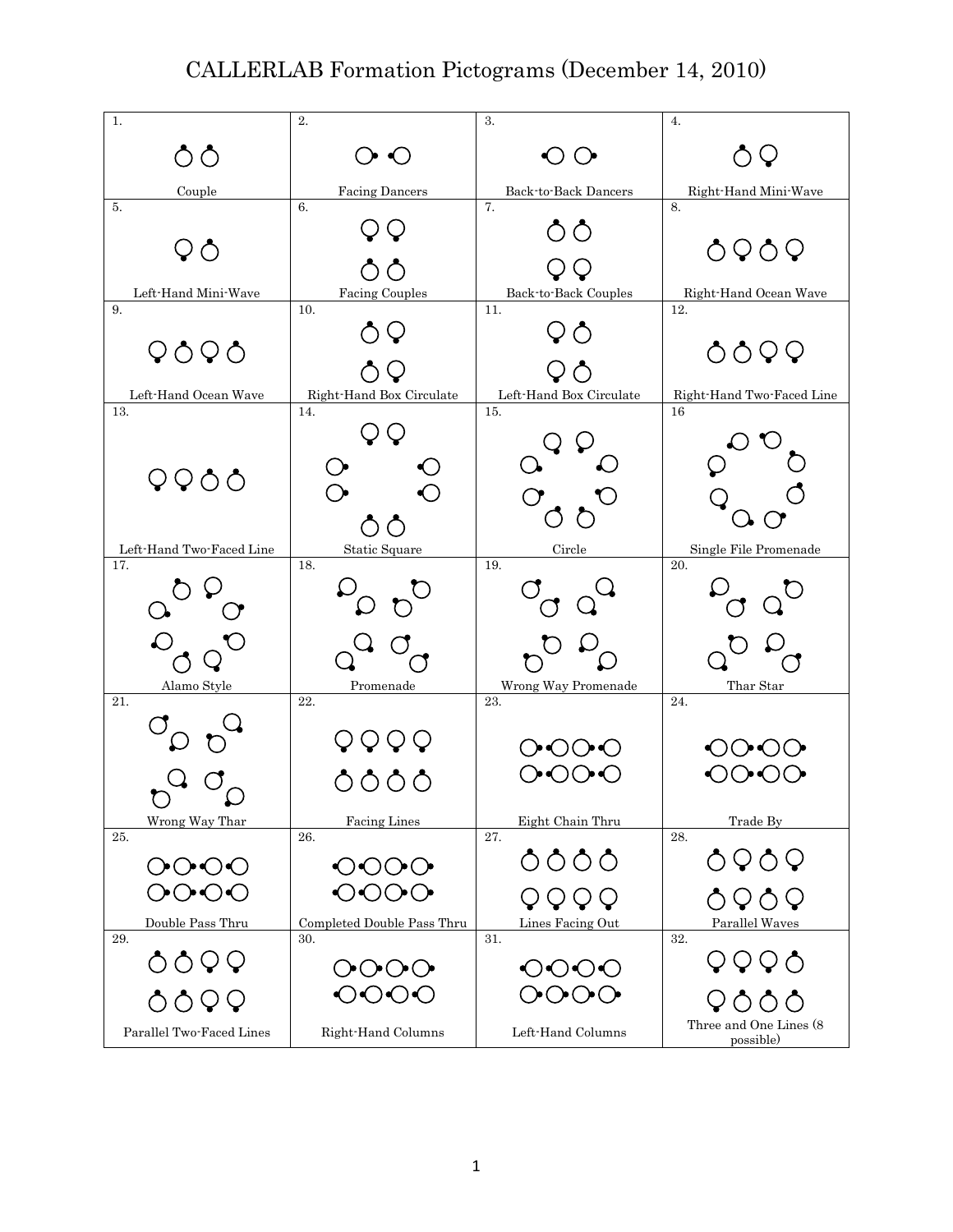## CALLERLAB Formation Pictograms (December 14, 2010)